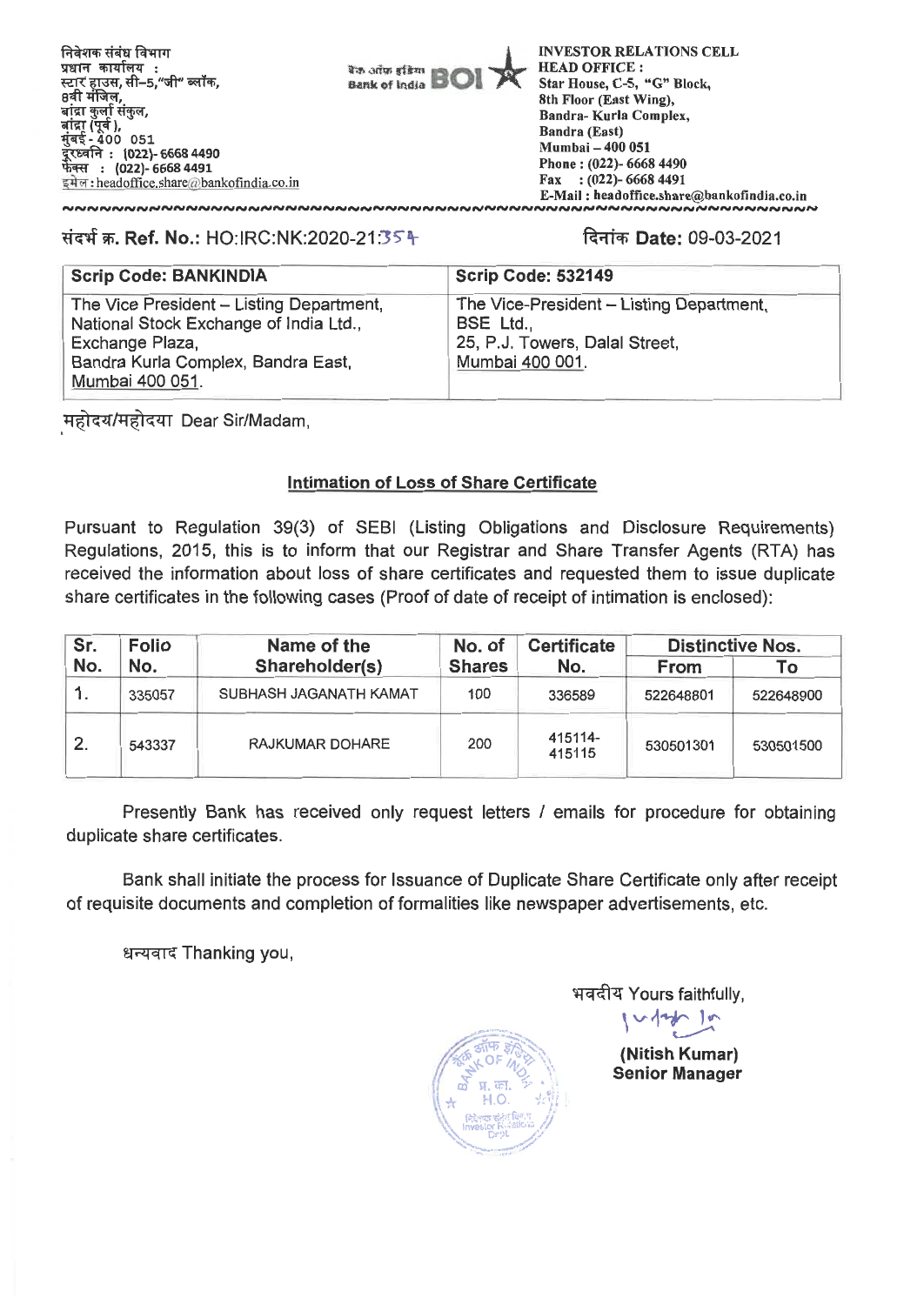#### **Investor Relations Department**

| From:<br>Sent:<br>To:<br>Cc:    | bssduplicate@bigshareonline.com<br>Monday, March 8, 2021 4:49 PM<br>Rajesh Venkataraj Upadhya; Investor Relations Department<br>ganesh@bigshareonline.com; jibu@bigshareonline.com;<br>bhaqwan@bigshareonline.com; Bssduplicate@Bigshareonline.Com<br>Duplicate Share Intimations Received On: 20210308 |
|---------------------------------|---------------------------------------------------------------------------------------------------------------------------------------------------------------------------------------------------------------------------------------------------------------------------------------------------------|
| Subject:<br><b>Attachments:</b> | 529000.pdf                                                                                                                                                                                                                                                                                              |
|                                 |                                                                                                                                                                                                                                                                                                         |



**Dear Sir/Ma'am,** 

**Please be informed that in terms of the provisions of the SEBI (LODR) Regulations, 2015, the Company is required to submit information regarding loss of share certificates and issue of duplicate certificates, to the stock exchange within two days of its getting information. Further, the said intimation has to be filed only through the mode of NEAPS filing for NSE and on listing.bseindia.comfor BSE and not via hard copy submission.** 

Accordingly, we are sharing herewith the receipt of the following request for loss of share certificate of the Company by shareholders, to **enable you** to **comply with the said regulatory requirement within the timelines prescribed.** 

| Client Name                     | Cert. No   Dist. No From   Dist. NO. To   Folio No.   Quantity |           |        |     | Name                       |
|---------------------------------|----------------------------------------------------------------|-----------|--------|-----|----------------------------|
| BANK OF INDIA - EQUITY   336589 | 522648801                                                      | 522648900 | 335057 | 100 | ! SUBHASH JAGANATH KAMAT ∥ |

Should you have any queries in respect of the aforesaid instruction kindly revert back.

Regards,

Bigshare Services Pvt. Ltd.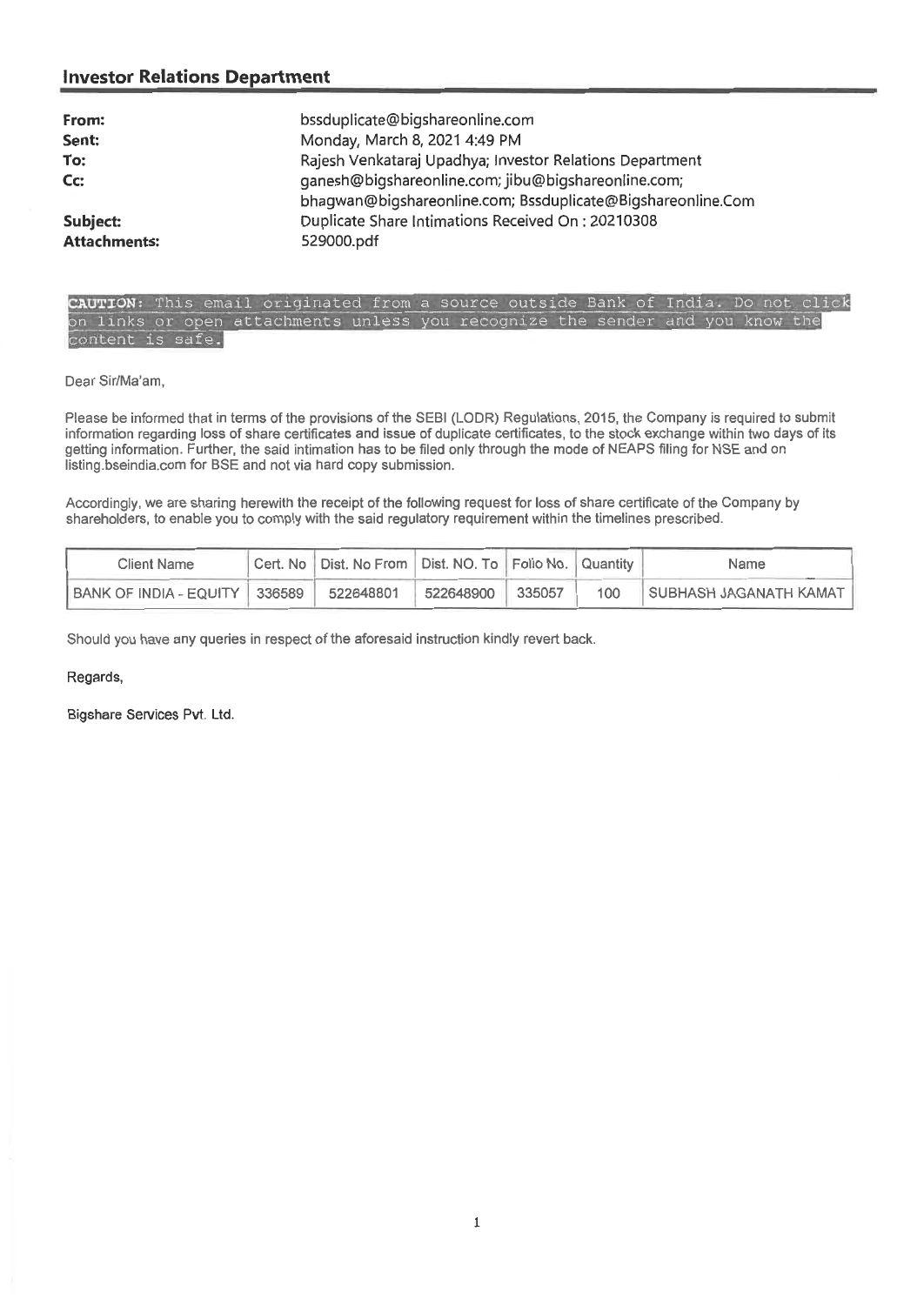$(16)$ 204438 From: TO, BANK OF INDIA JUBHASHJ.KAMAN Star House Jaganath Niwas  $CS'G'B'OCJd$ Ameryt Nogar Bandra-Kurta Coverplex Falorder 403602 Bandra (E)  $167656.2021$ Mueubai 400 051 DUD Decar Str, 529000 Sub Foto MO/ Client NO 335057 9 would like to inform you Teat 9 have lost foo shares of above social Folio/Client 140335057 I want apply for the duplicate Shave Cestificate too rue saure Please Sond nue tere necessary documents to applie to tells are Teaking your yours teinthely  $\bigoplus_{\alpha\in\mathbb{C}}\mathbb{C}\cup\mathbb{C}\cup\mathbb{C}^{\mathbb{C}}\bigoplus_{\alpha\in\mathbb{C}}\mathbb{C}\cup\mathbb{C}\cup\mathbb{C}^{\mathbb{C}}$ **BIGGHARE SERVICES PVT. LTD. RECEIVED Subject to Vertification** SUBHASK HAMAT 0 8 MAR 2021 THE SPACE VIEW Sign

 $06032021$  $10$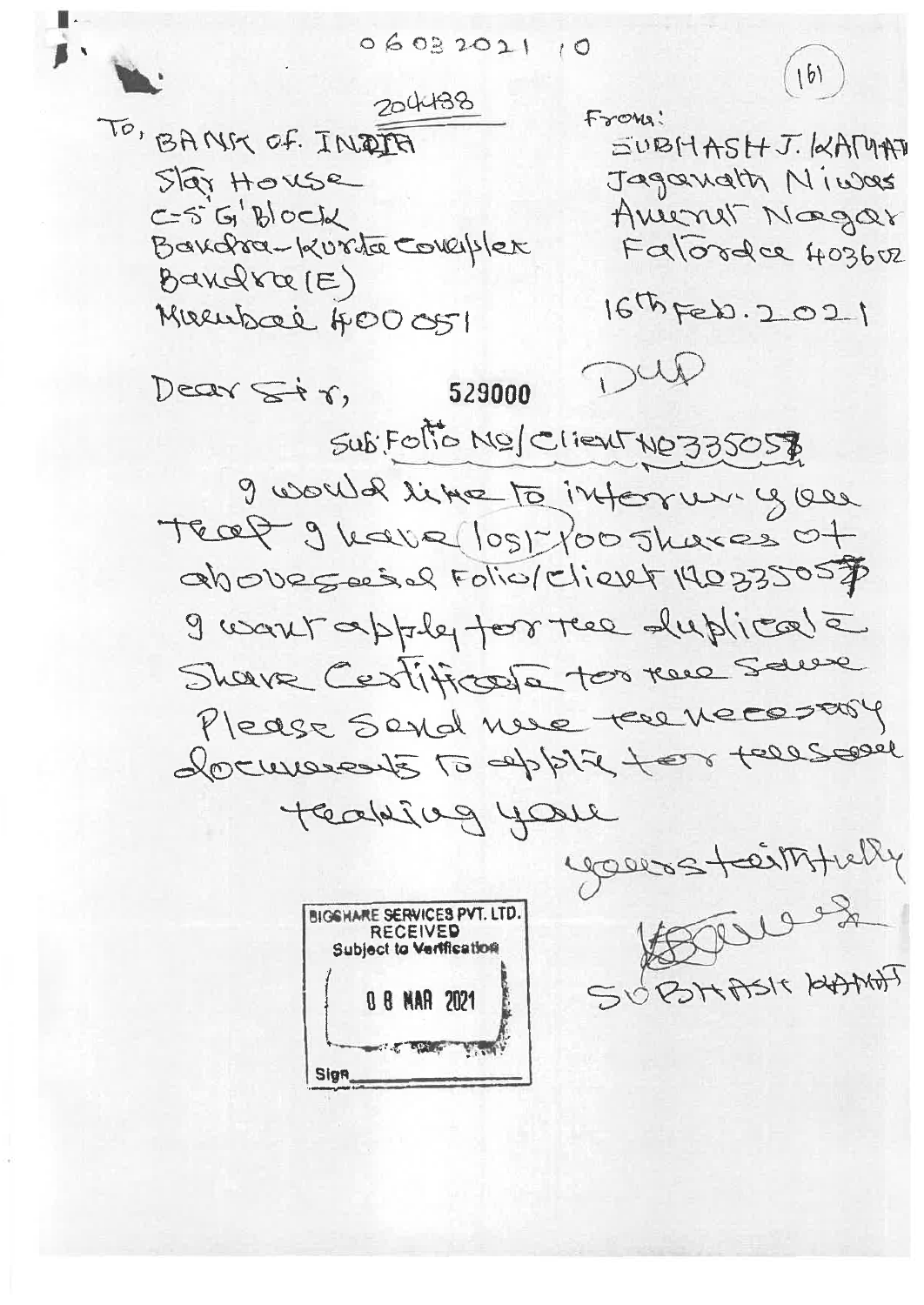#### **Investor Relations Department**

| From:<br>Sent:<br>To:<br>C <sub>C</sub> | bssduplicate@bigshareonline.com<br>Monday, March 8, 2021 3:55 PM<br>Rajesh Venkataraj Upadhya; Investor Relations Department<br>ganesh@bigshareonline.com; jibu@bigshareonline.com;<br>bhagwan@bigshareonline.com; Bssduplicate@Bigshareonline.Com |
|-----------------------------------------|----------------------------------------------------------------------------------------------------------------------------------------------------------------------------------------------------------------------------------------------------|
| Subject:                                | Duplicate Share Intimations Received On: 20210308                                                                                                                                                                                                  |
| <b>Attachments:</b>                     | 528996.pdf                                                                                                                                                                                                                                         |

**UTION:** This email originated from a source outside Bank of India. Do not click on links or open attachments unless you recognize the sender and you know the content is safe.

Dear Sir/Ma'am,

Please be informed that in terms of the provisions of the SEBI (LODR) Regulations, 2015, the Company is required to submit information regarding loss of share certificates and issue of duplicate certificates, to the stock exchange within two days of its getting information. Further, the said intimation has to be filed only through the mode of NEAPS filing for NSE and on listing.bseindia.com for BSE and not via hard copy submission.

Accordingly, we are sharing herewith the receipt of the following request for loss of share certificate of the Company by shareholders, to enable you to comply with the said regulatory requirement within the timelines prescribed.

| <b>Client Name</b>              | Cert. No   Dist. No From   Dist. NO. To   Folio No.   Quantity |           |        |     | Name                   |
|---------------------------------|----------------------------------------------------------------|-----------|--------|-----|------------------------|
| BANK OF INDIA - EQUITY 415114   | 530501301                                                      | 530501400 | 543337 | 100 | <b>RAJKUMAR DOHARE</b> |
| BANK OF INDIA - EQUITY   415115 | 530501401                                                      | 530501500 | 543337 | 100 | RAJKUMAR DOHARE        |

Should you have any queries in respect of the aforesaid instruction kindly revert back.

Regards,

Bigshare Services Pvt. Ltd.